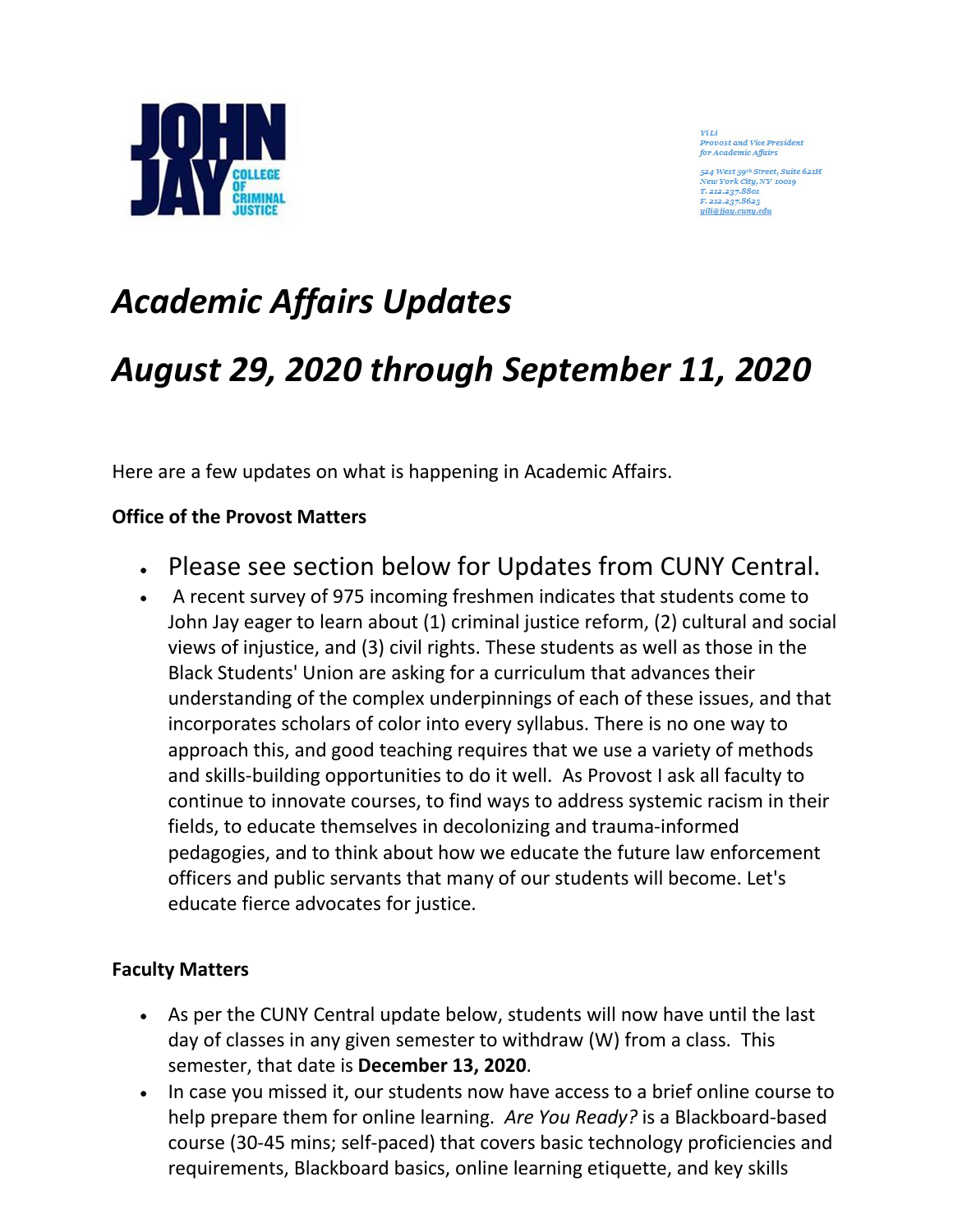required for online learning. *Please encourage your students to complete the course* - perhaps for extra credit. Students are automatically enrolled - *Are You Ready?* can be found on the homepage of the student's Blackboard Page under "Organization".

- Faculty being considered for personnel actions: FIDO access will cease on **Tuesday, September 15th (**deadline was extended).
- Deadline to apply for fellowship leave (sabbatical) in Fall 2021 is **October 1st.** Please visit the *Faculty Services* website for the application form, as well as to find a wealth of additional information and resources for faculty, with more to come: <https://www.jjay.cuny.edu/faculty-services>

### **Institutional Effectiveness Matters**

- **TEACHING AND LEARNING CENTER:** Next Tuesday, September 15 from 2:00- 3:00 pm the TLC will host an open conversation on "*How Do Students and Faculty Discuss Latinx Racial Justice?*" Email [TLC@jjay.cuny.edu](mailto:TLC@jjay.cuny.edu) for the zoom link.
- **DEPARTMENT OF ONLINE EDUCATION AND SUPPORT:** Faculty who may be interested in creating more engaging online activities and online assessments, or learning how to implement collaborative or critical thinking tools within an online course can schedule a one-on-one meeting with a DOES instructional designer. Go to: [http://jjay.cuny.edu/elearning-lab-reservation.](http://jjay.cuny.edu/elearning-lab-reservation) Select "Schedule a Virtual Meeting." A calendaring system will appear and you can choose a convenient time to meet.
- **DATA POINTS OF INTEREST**:
- 1. According to the [Brookings Institute,](https://www.brookings.edu/blog/brown-center-chalkboard/2017/10/25/a-look-at-pell-grant-recipients-graduation-rates/) **John Jay is one of only fourteen colleges in the country that has higher graduation rates for Pell recipients than non-Pell students and for black students than white students.** This group includes elite institutions with small percentages of Pell recipients and black students, such as Dartmouth, Duke, and Yale as well as broader-access and more diverse colleges, such as CUNY's City and York Colleges, Florida Atlantic, and South Carolina-Upstate.
- 2. Of the 4204 grades that were converted from letter grades to CR in the spring 2020 semester, 1986 (49%) were **C**s, 1297 (31%) were **D**s, 840 (20%) **B**s, and 81 (10%) **A**s.

#### **Graduate Studies Matters**

- Working on online human resources master
- Search for sources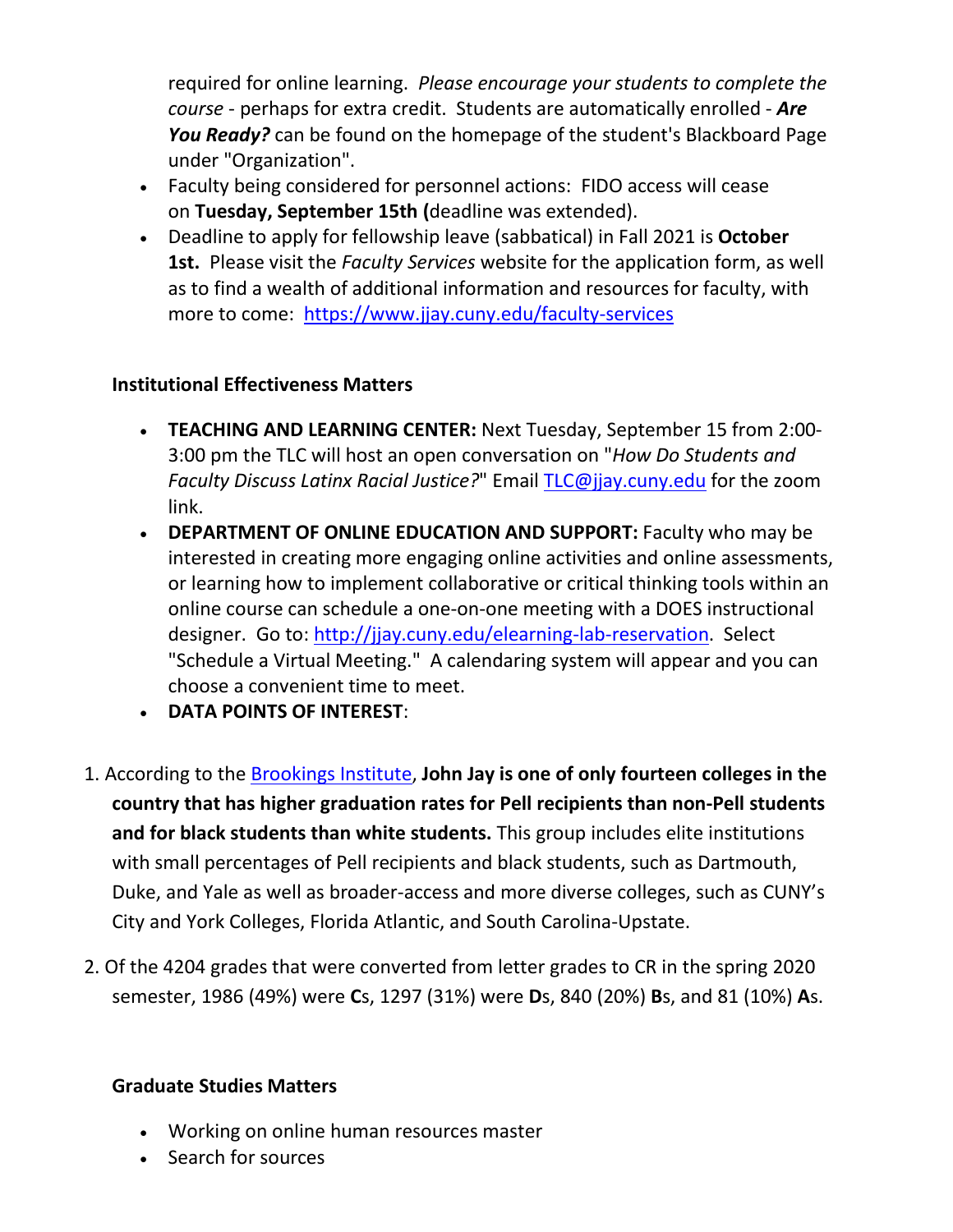- Working on a re-branding project with the professors
- Working on a facebook live events "Is there a life after graduation" with the alumni
- Inez, director student services is on leave

### **Research Matters**

• The Professional Staff Congress of the City University of New York (PSC-CUNY) Research Award Program has announced their 2020 grant competition. The submission deadline is December 15, 2020, and the Office of Sponsored Programs is offering to review proposals for completeness prior to submission - the deadline for this pre-review is December 7, 2020 at noon, no exceptions. For more information please visit [https://www.jjay.cuny.edu/psc-cuny](https://www.jjay.cuny.edu/psc-cuny-research-award-program)[research-award-program,](https://www.jjay.cuny.edu/psc-cuny-research-award-program) or contact the Office of Sponsored Programs at John Jay.

### **Operations Matters**

- General: The University has established a Vacancy Review Board which must now review all full time vacancies and personnel actions. No actions may move forward without this committee's approval.
- Full time faculty: Faculty workload reporting for the AY 2019/2020 year is done. We are making some small changes to the eWorkload system and it will available with updated AY 2020/2021 data by the end of this month. Please be prepared to review and edit your reports as necessary for chair review.
- Adjuncts: All reappointments and non-reappointment letters have been issued via email. Adjuncts should check their college email account for their notification. EHRAFs for reappointments and new appointments have begun and are being approved continuously.
- Hourly Personnel: The University is authorizing hourly administrative appointments on a month-to- month basis until we have an approved budget in place. All reappointments and non-reappointment letters have been issued for the month of September so employees should check their college email accounts for their notifications. EHRAFs for reappointments and new appointments have begun and are being approved continuously. No information has been provided about October or other future months.